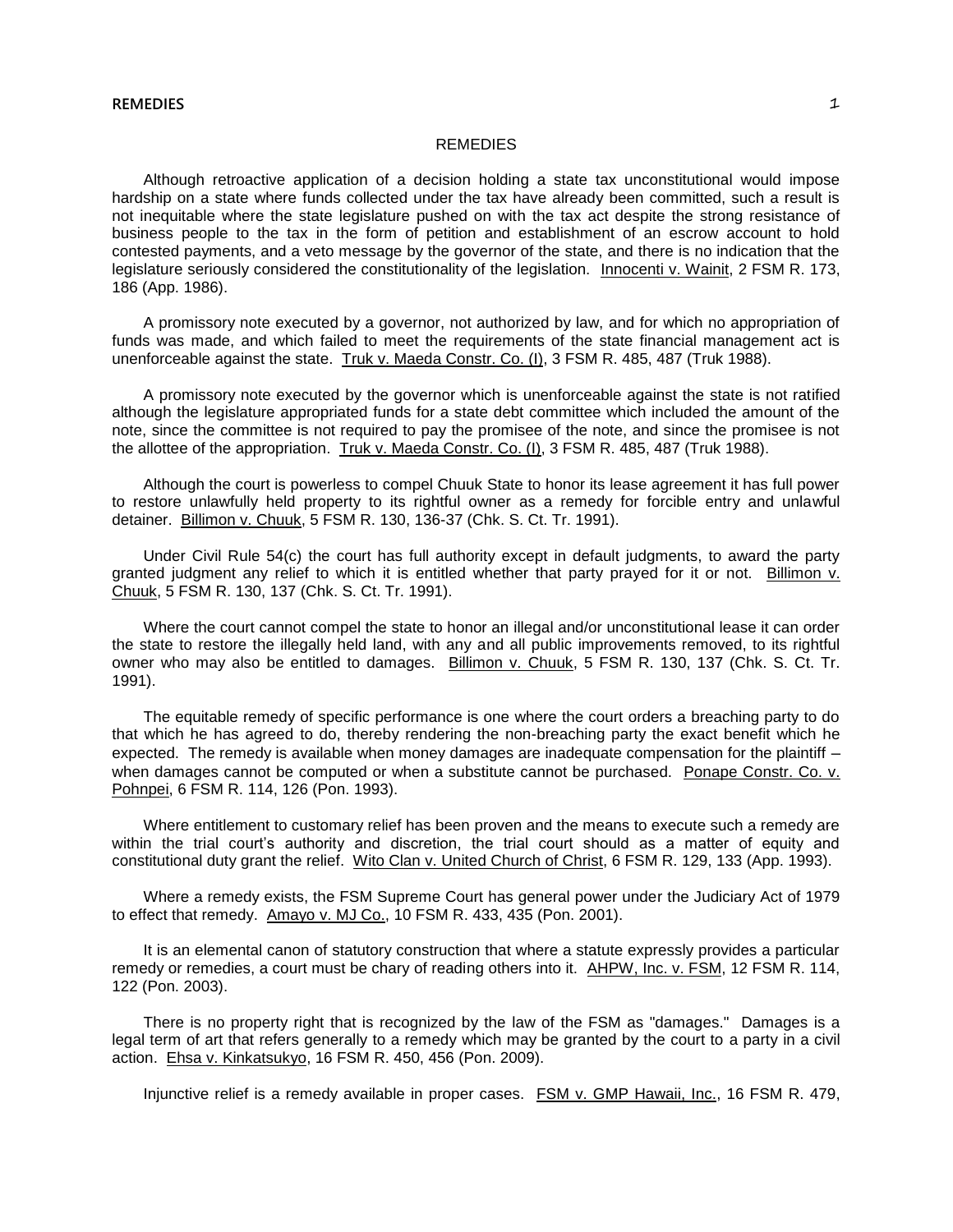#### **REMEDIES** 2

486 (Pon. 2009).

A court cannot order as relief a de facto practice that is actually contrary to law, even if it has been the usual practice. Carlos Etscheit Soap Co. v. McVey, 17 FSM R. 176, 179 (Pon. 2010).

An improper sale by a fiduciary (estate administrator) that has already taken place can be vacated, but not if the buyer was a bona-fide purchaser because, when property of an estate has been transferred to a bona-fide purchaser for value, the latter is protected even if the fiduciary was acting improperly. The beneficiaries' remedy is not to void the transaction but to seek damages for the personal representative's breach of his fiduciary duty. Mori v. Hasiguchi, 19 FSM R. 16, 22 (Chk. 2013).

Someone who has wrongfully sold property to a bona fide purchaser for value without notice can be compelled to buy a replacement if this is reasonably possible. Sometimes damages are the only appropriate remedy. Either way, the rightful heir's remedy is against estate administrator. If it were any other way, then anyone who ever bought property after it had been inherited and distributed by a Pohnpei probate court final order could never be certain that his or her title would not be taken away by a future final probate court order that the distributee seller was not the proper distributee. Mori v. Hasiguchi, 19 FSM R. 16, 23 (Chk. 2013).

A wrongfully discharged employee is entitled to the equitable remedy of reinstatement to his former position. Reinstatement is appropriate even if the position has been filled by another employee since, if a replacement's existence constituted a complete defense against reinstatement, then reinstatement could be effectively blocked in every case simply by immediately hiring an innocent third-party after the unlawful discharge has occurred, thus rendering the reinstatement remedy's deterrent effect a nullity. Manuel v. FSM, 19 FSM R. 382, 392 (Pon. 2014).

Since the plaintiff formed a series of valid and enforceable contracts with the defendant, the plaintiff cannot find relief in equity. Etse v. Pohnpei Mascot, Inc., 19 FSM R. 468, 478 (Pon. 2014).

Under a trespass cause of action, the trespasser is liable for his intentional failure to remove from the land a thing he has a duty to remove. Pohnpei v. M/V Ping Da 7, 20 FSM R. 75, 78 (Pon. 2015).

When no valid contract exists between the parties because of a lack of definite terms, a party may recover for the benefit conferred upon another pursuant to other legal remedies under the law of contracts. Pohnpei Transfer & Storage, Inc. v. Shoniber, 21 FSM R. 14, 18 (Pon. 2016).

When the plaintiffs' basic claim is that the state defendants deprived them of their property (the land on which an embassy sits) without just compensation, they would have a viable remedy of monetary damages assessed against the Pohnpei state defendants if they prove that claim, but no remedy against the embassy since it is immune. Estate of Gallen v. Governor, 21 FSM R. 457, 462 (Pon. 2018).

─ Election of Remedies

Under the doctrine of election of remedies, a plaintiff cannot pursue two or more remedies which are inconsistent with each other, i.e. the assertion of one remedy directly contradicts or repudiates the other. The test is whether the assertion of one remedy involves the negation or repudiation of the other at a time when full knowledge of the facts would indicate a choice between the forms of redress. Mid-Pacific Constr. Co. v. Semes (II), 6 FSM R. 180, 183 (Pon. 1993).

Election of remedies as a bar to a plaintiff's action does not apply in a case where plaintiff had no knowledge or reason to know of fraud affecting his choice of action or where his original choice was based unknowingly on false information. Mid-Pacific Constr. Co. v. Semes (II), 6 FSM R. 180, 184 (Pon. 1993).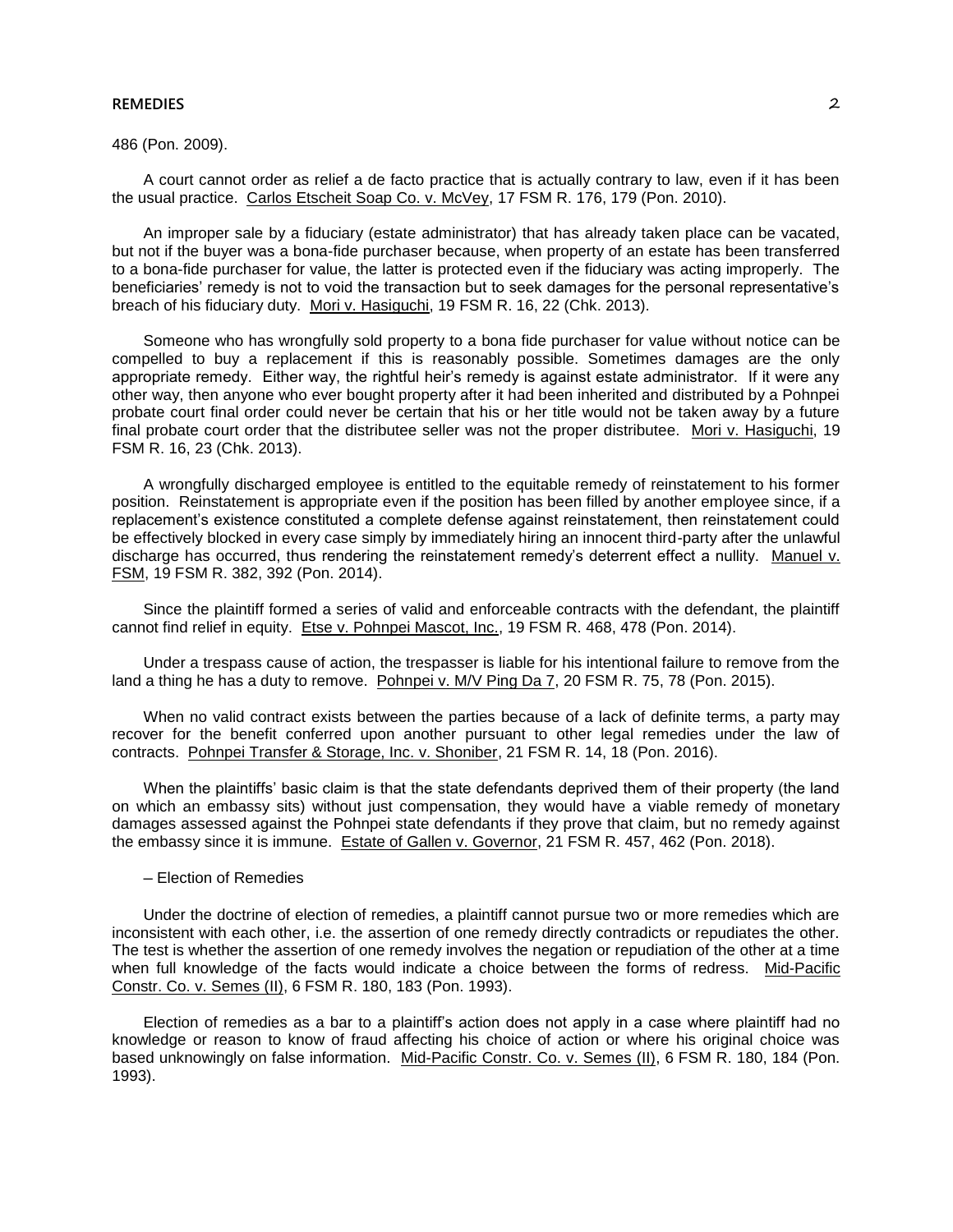## **REMEDIES ─ ELECTION OF REMEDIES** 3

## ─ Quantum Meruit

In an action by a party who performed work for the benefit of the state and who seeks quantum meruit relief because no valid obligation of state funds existed, that relief by summary judgment cannot be granted when the party's own authorities show that the party must overcome the presumption of knowledge of the requirements of government contracting to demonstrate good faith, and no evidence on this issue was included in the motion for summary judgment, even though the work done and the charges made were reasonable, and even though there was no evidence of bad faith, collusion or fraud. Truk v. Maeda Constr. Co. (II), 3 FSM R. 487, 489 (Truk 1988).

A party completing projects is not entitled to quantum meruit recovery against the state when the contracts were done at the instance of the governor who had no authority to obligate the funds of the state, when the contracts did not purport to obligate the funds of the state, in which the governor promised to use his best efforts to find funds to pay for work performed, when the party accepted the risk that the governor might not be able to find funds, and when the governor promised payment when and if funds were available, even though the work performed was satisfactory, the charges were reasonable, and the work benefitted the state. Truk v. Maeda Constr. Co. (III), 3 FSM R. 489, 493-94 (Truk 1988).

The amount of compensation a public employee receives is not based on quasi-contract doctrines such as quantum meruit or unjust enrichment, but instead is set by law, even if the actual value of the services rendered by a public officer is greater than the compensation set by law. Sohl v. FSM, 4 FSM R. 186, 192 (Pon. 1990).

The doctrine of unjust enrichment generally applies where there is an unenforceable contract due to impossibility, illegality, mistake, fraud, or another reason and requires a party to either return what has been received under the contract or pay the other party for it. The unjust enrichment doctrine is based on the idea one person should not be permitted unjustly to enrich himself at the expense of another. Etscheit v. Adams, 6 FSM R. 365, 392 (Pon. 1994).

A claim for unjust enrichment will not lie where a party's efforts to reclaim the family's land were necessary in order for him to preserve any claim he personally had to that land and there is no evidence that he expended additional efforts or expense for the rest of the family beyond what he had to do to protect his own interests. Etscheit v. Adams, 6 FSM R. 365, 392 (Pon. 1994).

Quantum meruit is an equitable doctrine, based upon the concept that no one who benefits by the labor and materials of another should be unjustly enriched thereby. E.M. Chen & Assocs. (FSM), Inc. v. Pohnpei Port Auth., 9 FSM R. 551, 558 (Pon. 2000).

The essential elements of recovery under quantum meruit include: 1) valuable services rendered or materials furnished; 2) to a person sought to be charged; 3) which services or material were used and enjoyed by the person sought to be charged; and 4) under such circumstances as reasonably notified the person sought to be charged that the person performing the services expected payment. E.M. Chen & Assocs. (FSM), Inc. v. Pohnpei Port Auth., 9 FSM R. 551, 558 (Pon. 2000).

As a matter of law, the presence of an express written contract, which clearly sets forth the obligations of the parties, precludes a party from bringing a claim under quantum meruit. E.M. Chen & Assocs. (FSM), Inc. v. Pohnpei Port Auth., 9 FSM R. 551, 558 (Pon. 2000).

The settled rule that the statute of limitations begins to run upon the accrual of a cause of action applies in actions on implied and quasi contracts. When compensation for services is to be made on a certain date, the statute of limitations on an implied or quasi contract begins to run at that time. E.M. Chen & Assocs. (FSM), Inc. v. Pohnpei Port Auth., 9 FSM R. 551, 559 (Pon. 2000).

Quantum meruit is an equitable doctrine, based on the concept that no one who benefits by the labor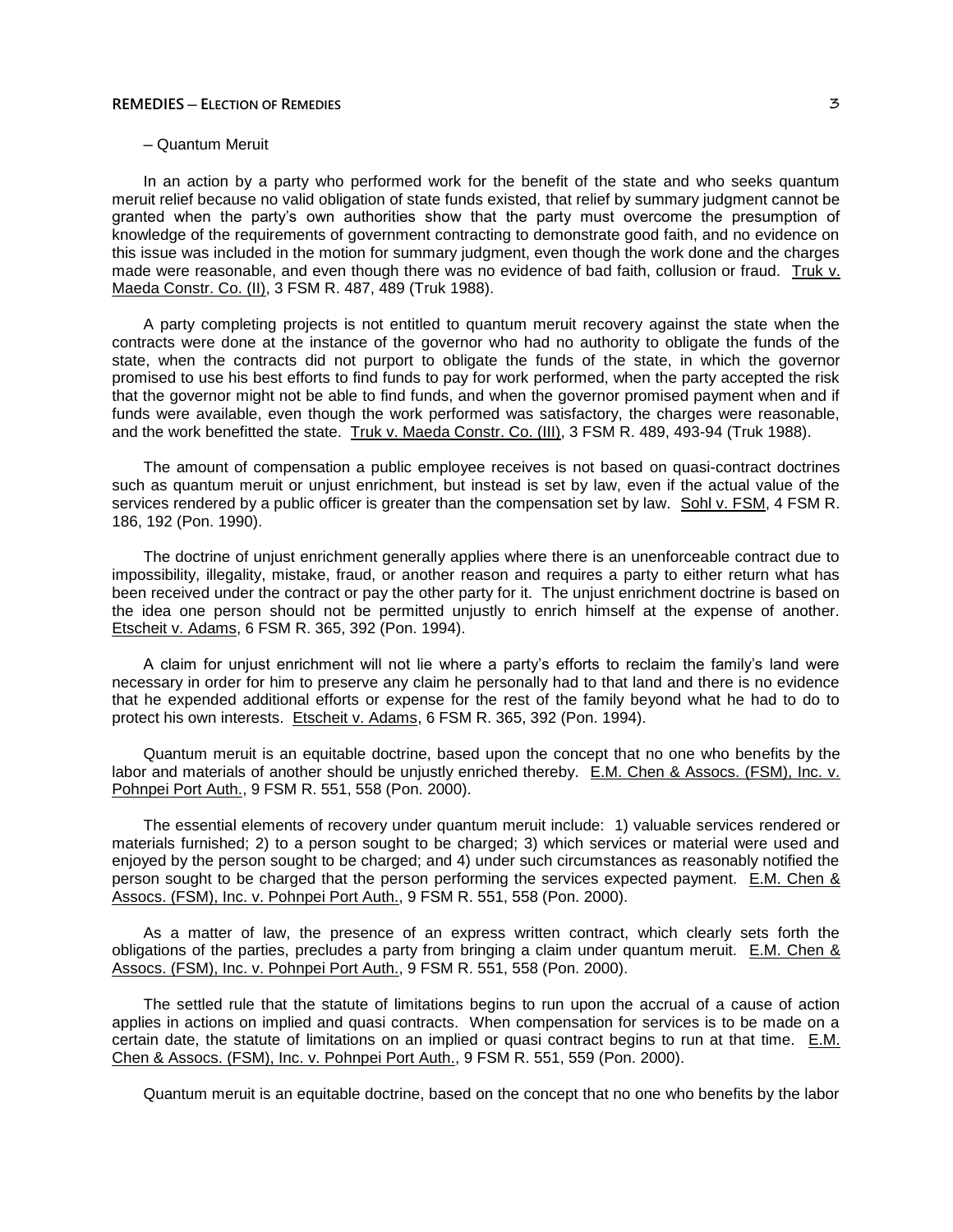## **REMEDIES ─ QUANTUM MERUIT** 4

and materials of another should be unjustly enriched thereby; under those circumstances, the law implies a promise to pay a reasonable amount for the labor and materials furnished, even absent a specific contract therefor. The doctrine of unjust enrichment has been recognized in the FSM. Adams v. Island Homes Constr., Inc., 11 FSM R. 218, 232 (Pon. 2002).

A motion to amend a complaint to add an unjust enrichment claim will be denied when it is based upon a defendant's failure to abide by the alleged agreements' terms because these are express agreements, and unjust enrichment is a theory applicable to implied contracts. Adams v. Island Homes Constr., Inc., 11 FSM R. 218, 232 (Pon. 2002).

The doctrine of unjust enrichment only applies where there is no enforceable contract; the doctrine of restitution may not be applied where there is a contract; and the doctrines of implied contract and quantum meruit do not apply where there is an enforceable written contract. Esau v. Malem Mun. Gov't, 12 FSM R. 433, 436 (Kos. S. Ct. Tr. 2004).

If a defendant had had capabilities and resources equal to the transaction it undertook — then when it did not perform its contract, the plaintiff may well have had an adequate remedy in suing it on its contract to supply outboard motors, but when it was never a viable business entity, but a shell enterprise the purpose of which was to funnel the money to the other defendant, under all the case's facts and circumstances, the plaintiff should be permitted to "follow the money." Precluding the plaintiff from doing so would result in the other defendant's unjust enrichment at the plaintiff's expense. Ponape Island Transp. Co. v. Fonoton Municipality, 13 FSM R. 510, 516 (App. 2005).

Quantum meruit, or unjust enrichment, is the equitable doctrine that in the absence of an enforceable contract, someone who receives something from another at the expense of the one conferring the benefit should either pay for it or return it. Actouka Executive Ins. Underwriters v. Simina, 15 FSM R. 642, 651 (Pon. 2008).

Unjust enrichment relates to the doctrine of implied contracts, which is to say that the court will, in the absence of a legally enforceable contract, imply a contract in law in the absence of a contract in fact in order to avoid unjust enrichment. Neither the concept of unjust enrichment or the closely associated idea of an implied contract apply where there is an enforceable written contract, since an express contract and implied contract for the same thing cannot govern a legal relationship at the same time. Actouka Executive Ins. Underwriters v. Simina, 15 FSM R. 642, 651-52 (Pon. 2008).

The elements of a cause of action for quantum meruit are that 1) valuable goods or services are provided 2) to someone against whom recovery is sought 3) when the goods or services are enjoyed or used by the one against whom recovery is sought 4) under such circumstances that notified the person that the one performing the services or providing the goods expected payment. The fact that Chuuk did not know that its insurance broker had paid the premiums relates to the quantum meruit claim's fourth element, which is whether the benefit conferred by the in-force policies was enjoyed by Chuuk under circumstances such that Chuuk knew that the insurance broker expected payment. Since it is beyond question that Chuuk knew that the broker expected payment because Chuuk acknowledged in writing that the premiums were owed, the notice requirement to Chuuk is met by Chuuk's express acknowledgment that it owed the premiums pursuant to its enforceable contract with the broker. Accordingly, Chuuk's contention that it is not liable because it did not know that the broker had advanced the premiums on its behalf is without merit. Actouka Executive Ins. Underwriters v. Simina, 15 FSM R. 642, 654 (Pon. 2008).

As the vessels' owner, and as a named insured under the policies along with the four states, the FSM received a benefit as a result of the fleet insurance coverage, but in order to establish a claim for quantum meruit, the insurance broker must demonstrate that the FSM was unjustly enriched by the benefit of the broker paying the premium for Chuuk. But the agreement between Chuuk and the FSM was that FSM would permit Chuuk to use vessels that the FSM owned and Chuuk, in return, would pay for insurance coverage for those vessels; so by advancing the insurance premium, the broker met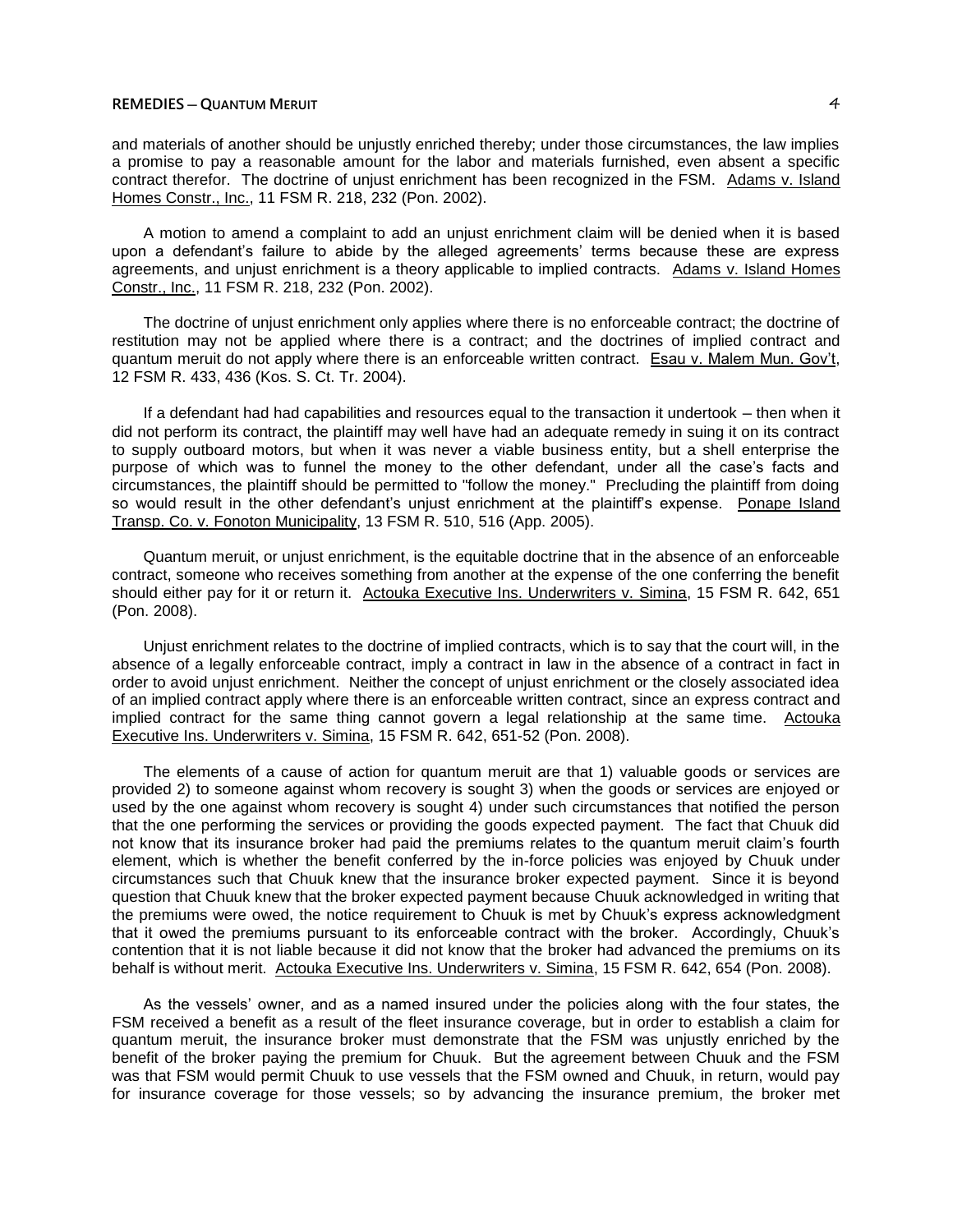## **REMEDIES ─ QUANTUM MERUIT** 5

Chuuk's obligation to the FSM in this regard. The primary benefit conferred by the insurance premium payments went to Chuuk, and not to the FSM, since Chuuk was also an insured along with the FSM under the policies and it was Chuuk's, not the FSM's, obligation to provide coverage for the vessels. To suggest that when Chuuk failed to meet its obligation to the FSM to insure the vessels, the FSM became liable for the premiums on the vessels is to lose sight of the fact that the vessels were being operated by Chuuk and for Chuuk's benefit on the condition that Chuuk provide the insurance. The broker's remedy for the premium nonpayment is against Chuuk, who breached its agreement with the FSM by failing to pay for the premiums. The broker's remedy does not extend to the FSM. Actouka Executive Ins. Underwriters v. Simina, 15 FSM R. 642, 655 (Pon. 2008).

6 F.S.M.C. 702(3) waives the FSM's sovereign immunity only for claims, whether liquidated or unliquidated, upon an express or implied contract with the FSM. But, although the equitable doctrine of unjust enrichment operates in the absence of an enforceable contract when a party has received something of value and neither paid for it or returned it, unjust enrichment is a theory applicable to implied contracts. Thus, depending upon the facts of a case, 6 F.S.M.C. 702(3) does not bar an unjust enrichment claim since it does waive the FSM's sovereign immunity for implied (as well as express) contract claims. FSM v. GMP Hawaii, Inc., 16 FSM R. 601, 605 (Pon. 2009).

If there was a valid contact, a court cannot use an implied contract and an unjust enrichment analysis because the doctrines of unjust enrichment and implied contract do not apply when there is a valid, enforceable written contract. The unjust enrichment doctrine applies only when there is an unenforceable contract due to impossibility, illegality, mistake, fraud, or other reason and is based on the idea one person should not be permitted to unjustly enrich himself at another's expense. Kosrae v. Edwin, 18 FSM R. 507, 514 (App. 2013).

Unjust enrichment is an equitable doctrine that relates to the doctrine of implied contracts in that the court will, in the absence of a legally enforceable contract, imply a contract in law in the absence of a contract in fact in order to avoid unjust enrichment. Kosrae v. Edwin, 18 FSM R. 507, 514 (App. 2013).

When the trial court concluded that Kosrae was liable because there was an implied contract and because Kosrae was unjustly enriched, it must necessarily have also concluded that there was no valid enforceable contract since if there were an express contract, the implied contract and unjust enrichment doctrines would not apply. Kosrae v. Edwin, 18 FSM R. 507, 514 (App. 2013).

When the appellees did not officiously thrust their services as vice-principals on Kosrae but had applied for the vice-principal position; thought they had been hired for the position (and did not know their contracts were invalid); and then performed the duties required by that position and as they were instructed by their superiors, Kosrae was unjustly enriched and therefore should compensate the appellees. Kosrae v. Edwin, 18 FSM R. 507, 515 (App. 2013).

As a matter of law, the presence of an express written contract, which clearly sets forth the parties' obligations, precludes a party from bringing a claim under quantum meruit. Adams Bros. Corp. v. SS Thorfinn, 19 FSM R. 1, 12 (Pon. 2013).

When there are two express written contracts in which the parties' obligations are clearly set out: 1) the salvage contract between the vessel owner and the salvor and 2) the contract between insurer and the salvor that the insurer would pay the salvor the amounts due under the salvage contract on the presentation of an invoice and when there are additional, probably oral contracts for the \$26,607.50 preparation work the salvor agreed to do that was outside the salvage contract's scope of work, the defendants are, with the exception of the \$26,607.50 preparation work, entitled to summary judgment on the salvor's quantum meruit claims. Adams Bros. Corp. v. SS Thorfinn, 19 FSM R. 1, 12 (Pon. 2013).

As a matter of law, the presence of an express written contract, which clearly sets forth the parties' obligations, precludes a party from bringing a claim in equity under quantum meruit. Smith v. Nimea, 19 FSM R. 163, 172 (App. 2013).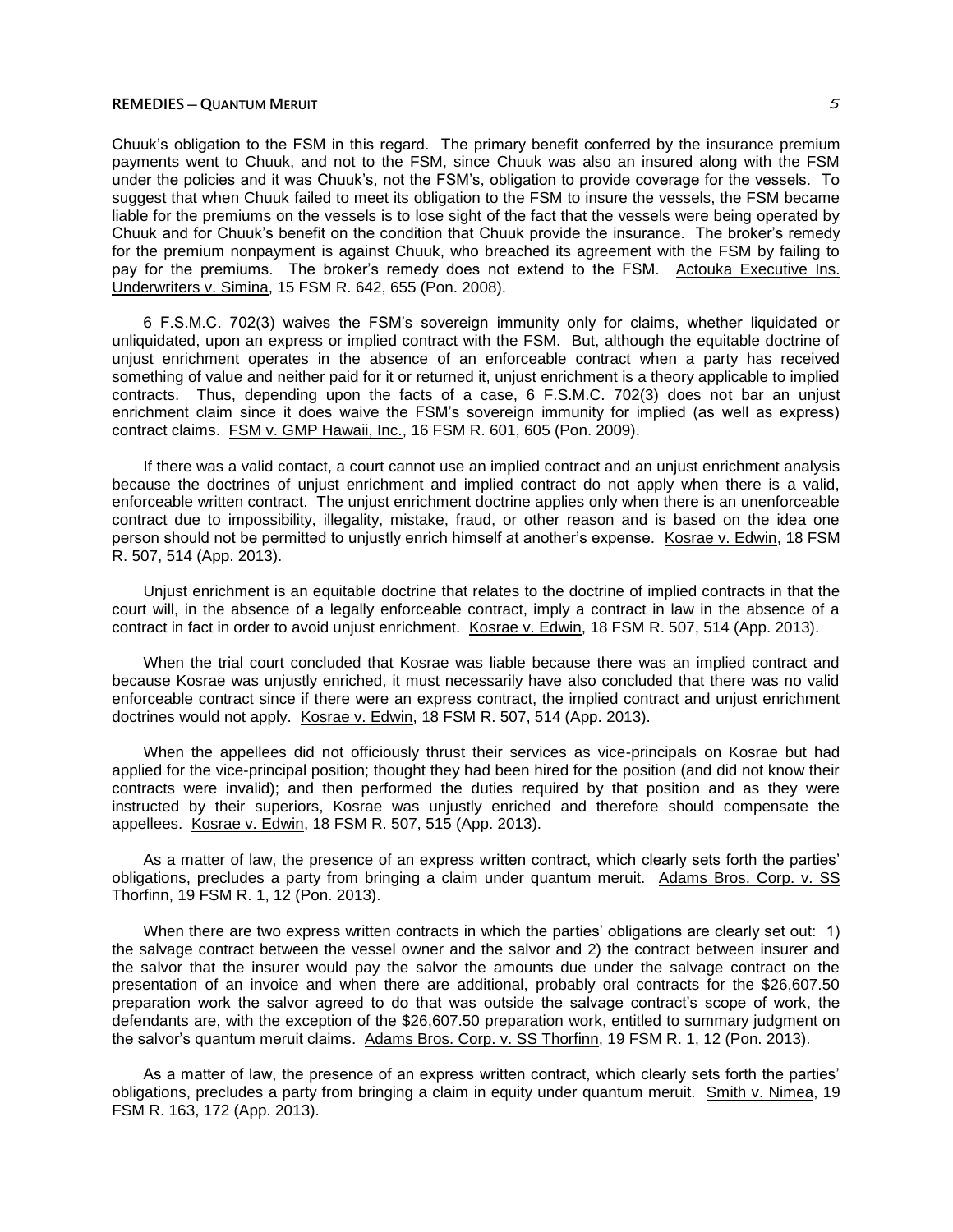18 (Pon. 2016).

When no contract exists for lack of definite terms, the court may use its equity power to fashion a remedy under the restitution doctrine. The unjust enrichment doctrine also applies when there is an unenforceable contract. It is based upon the idea that one person should not be permitted unjustly to enrich himself at the expense of another. Pohnpei Transfer & Storage, Inc. v. Shoniber, 21 FSM R. 14,

The unjust enrichment doctrine is based on the idea that one person should not be permitted unjustly to enrich himself at another's expense. The generally accepted elements of an unjust enrichment cause of action are: 1) the plaintiff conferred a benefit on the defendant, who has knowledge of the benefit, 2) the defendant accepted and retained the conferred benefit, and 3) under the circumstances it would be inequitable for the defendant to retain the benefit without paying for it. Pohnpei Transfer & Storage, Inc. v. Shoniber, 21 FSM R. 14, 18 (Pon. 2016).

The "unjust enrichment" doctrine generally refers to the situation where someone takes part performance under contract that is void for impossibility, illegality, mistake, fraud, or some other reason. The, even though there is no enforceable contract, the doctrine requires the individual to either return what has been received under the contract or pay the other party for it. FSM v. Mikel, 22 FSM R. 33, 37 (Chk. 2018).

To maintain an action for unjust enrichment or for money had and received or for restitution, the recipient of the money had and received must be shown to be unjustly enriched. FSM v. Mikel, 22 FSM R. 33, 37 (Chk. 2018).

When there is no proof of a contract or part performance based on impossibility, illegality, mistake, fraud, or some other reason, an unjust enrichment or restitution claim is without merit. FSM v. Mikel, 22 FSM R. 33, 37 (Chk. 2018).

#### ─ Restitution

Where no contract existed for lack of definite terms, the court may use its inherent equity power to fashion a remedy under the doctrine of restitution. Jim v. Alik, 4 FSM R. 198, 200 (Kos. S. Ct. Tr. 1989).

Restitution is a remedy which returns the benefits already received by a party to the party who gave them where the court can find no contract. Jim v. Alik, 4 FSM R. 198, 201 (Kos. S. Ct. Tr. 1989).

The doctrine of unjust enrichment has been expanded to cover cases where there is an implied contract, but a benefit officiously thrust upon one is not considered an unjust enrichment and restitution is denied in such cases. Etscheit v. Adams, 6 FSM R. 365, 392 (Pon. 1994).

The purpose of the remedy of restitution is not to compensate the non-breaching party for reliance expenditures, but rather to prevent unjust enrichment of the breaching parties by forcing them to give up what they have received under the contract. Therefore defendants who breached an enforceable option agreement must return the \$12,500 consideration, not because it is a loss attributable to the breach, but because the defendants would be unjustly enriched if they were allowed to keep the consideration after failing to live up to their end of the option agreement. Kihara Real Estate, Inc. v. Estate of Nanpei (III), 6 FSM R. 502, 507 (Pon. 1994).

As a general rule, where money is paid under a mistake of fact, and payment would not have been made had the facts been known to the payor, such money may be recovered even though the person to whom the money was paid under a mistake of fact was not guilty of deceit or unfairness, and acted in good faith, nor does the payor's negligence preclude recovery. The fact that money paid by mistake has been spent by the payee is generally insufficient to bar restitution to the payor. Bank of Hawaii v. Air Nauru, 7 FSM R. 651, 653 (Chk. 1996).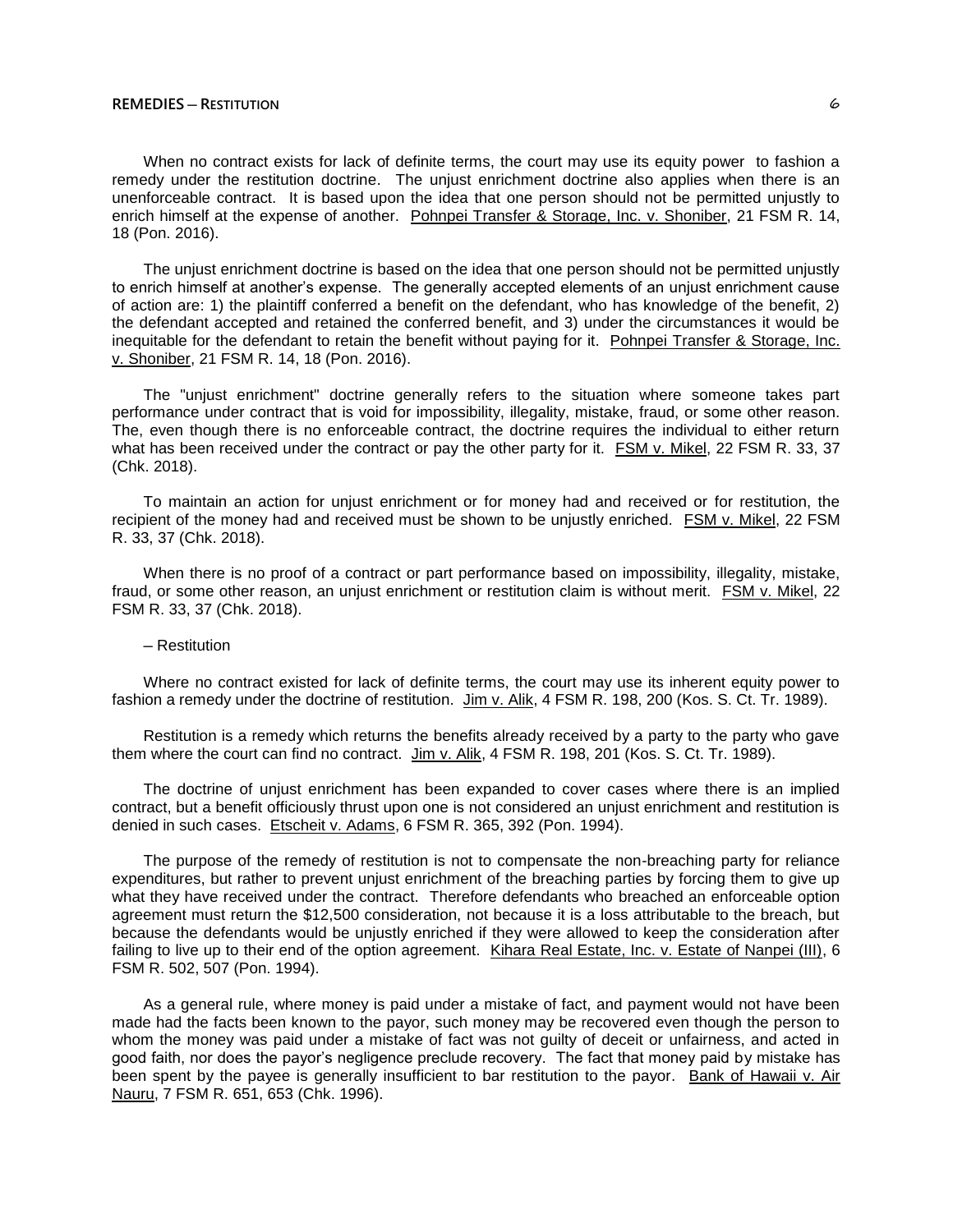Restitution is a quasi-contract action based on a tort that is an alternative remedy to a tort action for damages. Bank of Hawaii v. Air Nauru, 7 FSM R. 651, 653 (Chk. 1996).

Refund of taxes paid pursuant to an unconstitutional ordinance is an action for restitution, not damages. The principles governing recovery of payment which preclude recovery of voluntary payments are applicable to the recovery of tax payments. The "voluntary payment rule" has barred recovery in restitution. The general rule is that money paid voluntarily under a claim of right to the payment, and with knowledge of the facts by the person making the payment, cannot be recovered back on the ground that the claim was illegal. Chuuk Chamber of Commerce v. Weno, 8 FSM R. 122, 125 (Chk. 1997).

The reason the voluntary payment rule bars recovery in restitution of unlawful taxes is that litigation should precede payment. It thus does not apply to payments made after the commencement of litigation because the rule ceases with the reason on which it is founded. Chuuk Chamber of Commerce v. Weno, 8 FSM R. 122, 125-26 (Chk. 1997).

A person who has discharged more than his proportionate share of a duty owed by himself and another, as to which neither had a prior duty of performance, and who is entitled to contribution from the other is entitled to reimbursement, limited to the proportionate amount of his net outlay properly expended. Senda v. Semes, 8 FSM R. 484, 495 (Pon. 1998).

Contribution is an equitable doctrine based on principles of fundamental justice. When any burden ought, from the relationship of the parties to be equally borne and each party is in aequali jure, contribution is due if one has been compelled to pay more than his share. The right to contribution is not dependent on contract, joint action, or original relationship between the parties; it is based on principles of fundamental justice and equity. Senda v. Semes, 8 FSM R. 484, 495 (Pon. 1998).

The right to sue for contribution does not depend upon a prior determination that the defendants are liable. Whether they are liable is the matter to be decided in the suit. To recover a plaintiff must prove both that there was common burden of debt and that he has, as between himself and the defendant, paid more than his fair share of the common obligations. Senda v. Semes, 8 FSM R. 484, 496 (Pon. 1998).

In a civil case where defendants seeks to advance Pohnpeian customary practice as a defense to a claim of equitable contribution, the burden is on the defendants to establish by a preponderance of the evidence the relevant custom and tradition. Senda v. Semes, 8 FSM R. 484, 497 (Pon. 1998).

Allowing a contribution claim between parties who are relatives, and who are equally liable under a duly promulgated regulation for a corporation's debts, is consistent with the customary principle that relatives should assist one another. Senda v. Semes, 8 FSM R. 484, 499 (Pon. 1998).

A contention that custom and tradition as a procedural device may prevent an equitable claim for contribution based on violation of a regulation governing the formation of corporations is an insufficient defense as a matter of law. Senda v. Semes, 8 FSM R. 484, 499 (Pon. 1998).

The date of accrual for a contribution cause of action is the day the judgment was entered. Obviously a prerequisite to any successful contribution action based on a judgment is the judgment itself. The limitations period for a contribution action is six years. Senda v. Semes, 8 FSM R. 484, 500-01 (Pon. 1998).

In the case of indemnity the defendant is liable for the whole damage springing from contract, while in contribution the defendant is chargeable only with a ratable proportion founded not on contract but upon equitable factors measured by equality of burden. Senda v. Semes, 8 FSM R. 484, 505 (Pon. 1998).

A party jointly and severally liable for a corporation's debts is not liable for contribution for a subsidiary's debt paid by a guarantor when the corporation was not a coguarantor of the subsidiary's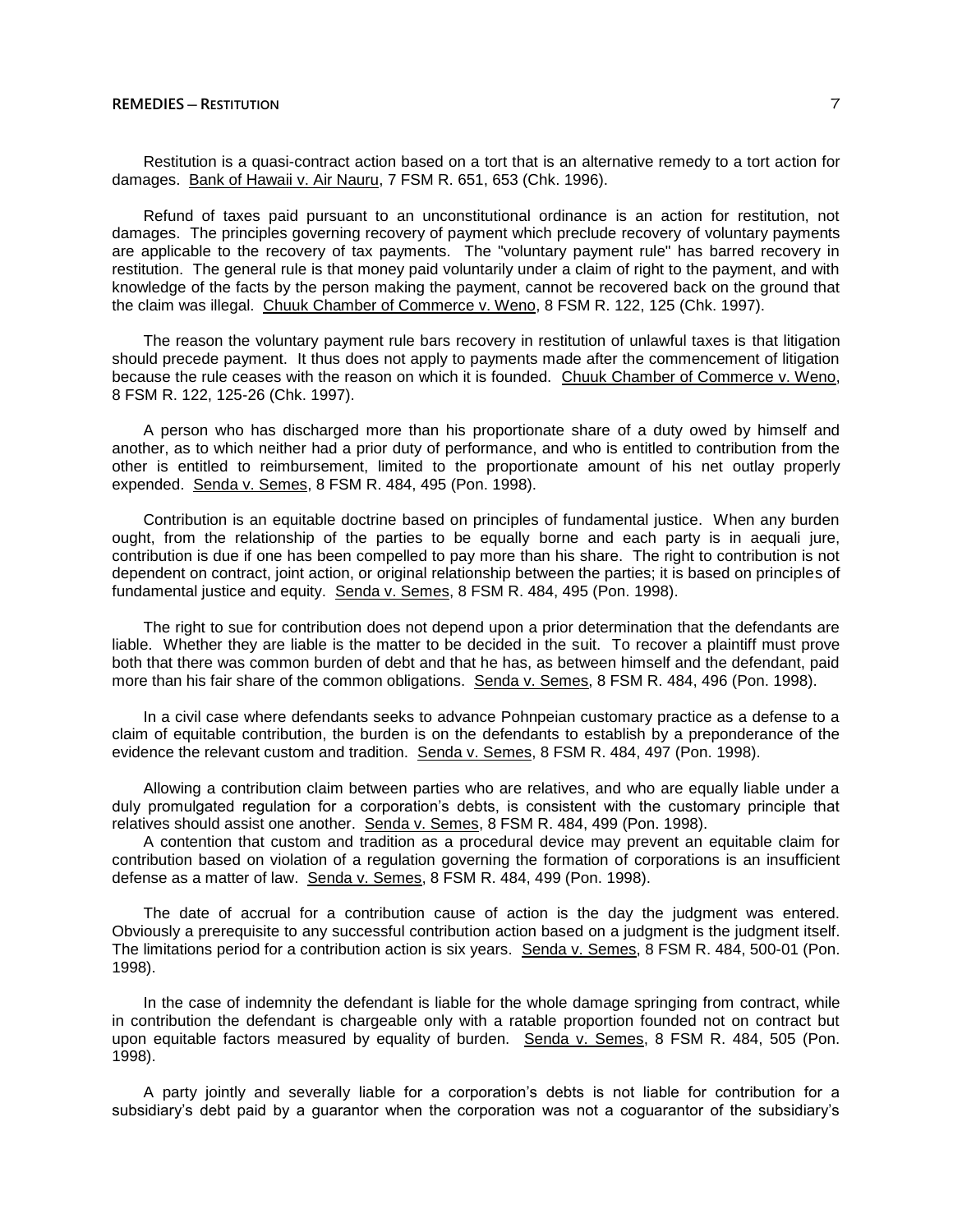loan. Senda v. Semes, 8 FSM R. 484, 506 (Pon. 1998).

Equity does not dictate that a setoff for the amount of a defendant's stock subscription be allowed against a contribution claim when the person claiming the setoff received by far the greatest benefit from the failed corporation while it was operating. Senda v. Semes, 8 FSM R. 484, 507 (Pon. 1998).

When C.P.A. Reg. 2.7 imposes the same degree of liability on all incorporators, and the parties' plan from the beginning was to share profits equally, balancing the equities favors a three-way, equal split of the debt burden on a contribution claim. Senda v. Semes, 8 FSM R. 484, 507-08 (Pon. 1998).

A person who has discharged more than his proportionate share of a duty owed by himself and another and who is entitled to contribution from the other is entitled to reimbursement limited to the proportionate amount of his net outlay properly expended. When incurred interest expense is part of his net outlay properly expended, the other should contribute toward the interest expense. Senda v. Semes, 8 FSM R. 484, 508 (Pon. 1998).

Where no contract existed, a court may use its inherent equity power to fashion a remedy under the doctrine of restitution. Kilafwakun v. Kilafwakun, 10 FSM R. 189, 195 (Kos. S. Ct. Tr. 2001).

The doctrine of unjust enrichment generally applies where there is an unenforceable contract. It requires a party to either return what has been received or pay the other party for it. The unjust enrichment doctrine is based on the idea one person should not be permitted unjustly to enrich himself at the expense of another. Kilafwakun v. Kilafwakun, 10 FSM R. 189, 195 (Kos. S. Ct. Tr. 2001).

Restitution is a remedy which returns the benefits already received by a party to the party who gave them where the court can find no contract. Kilafwakun v. Kilafwakun, 10 FSM R. 189, 195 (Kos. S. Ct. Tr. 2001).

Evidence that, sometime before defendant's marriage, the plaintiff did have some limited intimate contact on one occasion with the woman who later became the defendant's wife, does not serve as a defense to the plaintiff's claim of unjust enrichment and to recover restitution for the defendant's stopping construction of the plaintiff's house. Kilafwakun v. Kilafwakun, 10 FSM R. 189, 196 (Kos. S. Ct. Tr. 2001).

The trial court has wide discretion in determining the amount of damages in contract and quasicontract cases involving equitable doctrines, such as promissory estoppel and restitution. The plaintiff may be compensated for the injuries by awarding compensation for the expenditures made in reliance on the promise. Kilafwakun v. Kilafwakun, 10 FSM R. 189, 196 (Kos. S. Ct. Tr. 2001).

Claimed expenditures for food and beverages will not be awarded when the purchase and consumption of these items was not dependent upon the defendant's promise, and labor costs will not be allowed as damages when there was no evidence presented at trial that the plaintiff paid any person a specific sum for labor. Kilafwakun v. Kilafwakun, 10 FSM R. 189, 196 (Kos. S. Ct. Tr. 2001).

Pre-judgment interest is not appropriate and a claim for it will be denied when there was no agreement involving a promise to pay money, when the plaintiff was not deprived of funds that he was entitled to because there was no contract made between the parties to pay money, and when the plaintiff was awarded damages based upon the equitable doctrine of promissory estoppel for the plaintiff's expenditures made in reliance on a promise. Kilafwakun v. Kilafwakun, 10 FSM R. 189, 197 (Kos. S. Ct. Tr. 2001).

Where no contract existed for lack of definite terms, the court may use its inherent equity power to fashion a remedy under the doctrine of restitution. Youngstrom v. Mongkeya, 11 FSM R. 550, 554 (Kos. S. Ct. Tr. 2003).

The court has wide discretion in the award of damages in restitution cases to achieve fairness. Once a claimant's entitlement to damages is established, the amount of damages is an issue for the finder of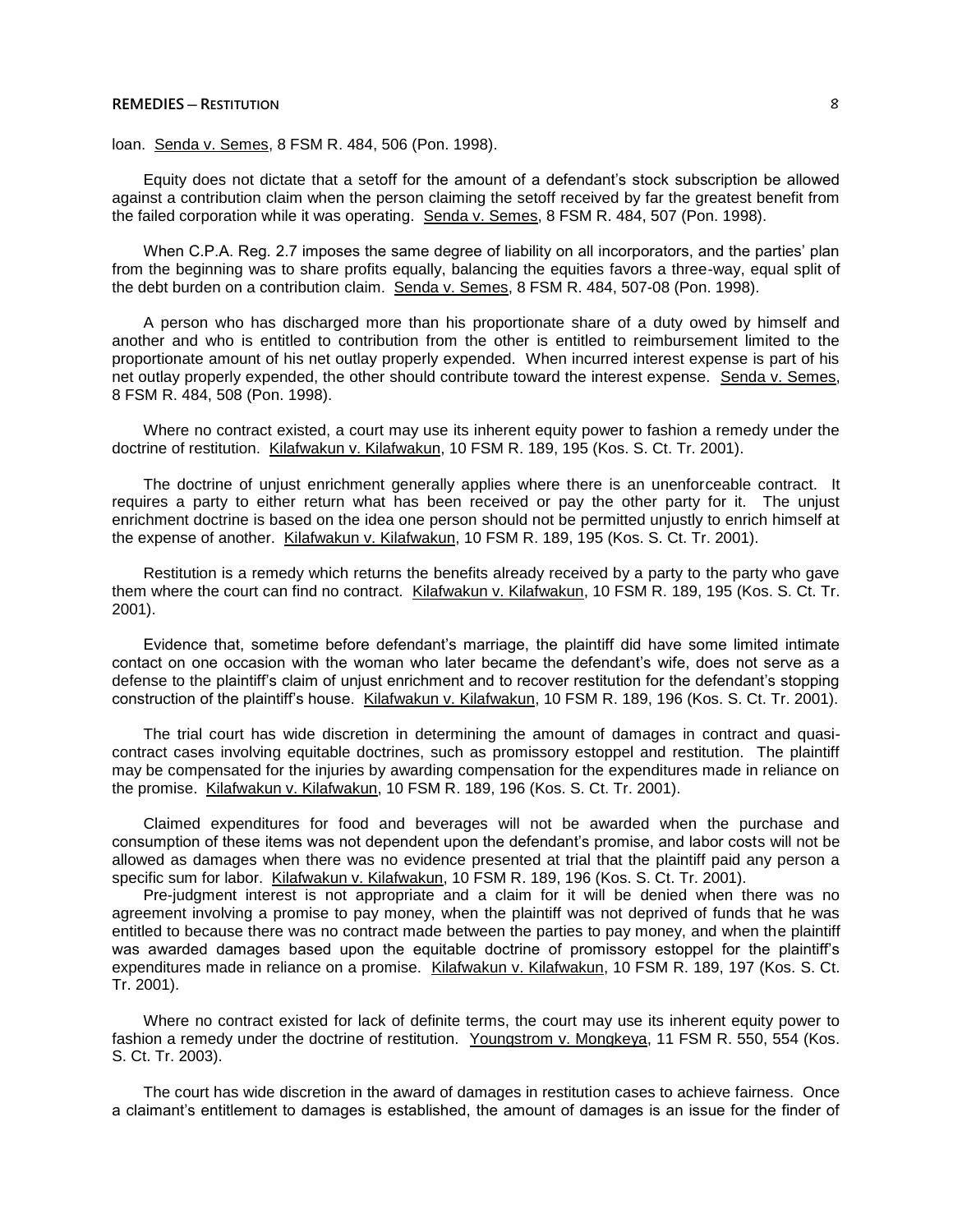fact. Youngstrom v. Mongkeya, 11 FSM R. 550, 555 (Kos. S. Ct. Tr. 2003).

When the plaintiff has already paid the full amount of costs for which both the plaintiff and defendant are equally responsible, the defendant is liable to the plaintiff for half of those costs. Youngstrom  $v$ . Mongkeya, 11 FSM R. 550, 555 (Kos. S. Ct. Tr. 2003).

When the parties have failed to make an enforceable contract due to the lack of definite terms, the court may use its equity power to grant a remedy under the doctrine of restitution. Restitution is a remedy which returns the benefits already received to the party who gave those benefits. Livaie v. Weilbacher, 11 FSM R. 644, 648 (Kos. S. Ct. Tr. 2003).

Restitution is a doctrine by which the court returns the benefits received by one party. Livaie v. Weilbacher, 11 FSM R. 644, 648 (Kos. S. Ct. Tr. 2003).

When the plaintiff is entitled to restitution for the value of landfill hauled from his property, he will be paid at the market value per cubic yard. Livaie v. Weilbacher, 11 FSM R. 644, 648 (Kos. S. Ct. Tr. 2003).

The unjust enrichment doctrine is based on the idea that one person should not be permitted unjustly to enrich himself at another's expense. The generally accepted elements of an unjust enrichment cause of action are: 1) the plaintiff conferred a benefit on the defendant, who has knowledge of the benefit, 2) the defendant accepted and retained the conferred benefit, and 3) under the circumstances it would be inequitable for the defendant to retain the benefit without paying for it. Fonoton Municipality v. Ponape Island Transp. Co., 12 FSM R. 337, 345 (Pon. 2004).

Unjust enrichment is an equitable remedy, and generally requires that the party who accepted and retained a benefit pay that benefit back to the party who conferred it. Fonoton Municipality v. Ponape Island Transp. Co., 12 FSM R. 337, 346 (Pon. 2004).

While the doctrine of unjust enrichment has not been explicitly discussed or adopted, Pohnpei state law and Micronesian custom and tradition dictate that a party who has benefitted unjustly from another should, under certain circumstances, be made to repay that benefit. Fonoton Municipality v. Ponape Island Transp. Co., 12 FSM R. 337, 346 (Pon. 2004).

There is no impediment to a plaintiff recovering for unjust enrichment, when the plaintiff has proven that one or more defendant knowingly accepted a benefit from the plaintiff and was unjustly enriched at plaintiff's expense. The plaintiff was undoubtedly wronged when it paid \$54,000 for 27 outboard motors, and only received 13 of the motors, and since the defendants received this money and converted it to other purposes, it would be unjust to permit them to retain that benefit. Fonoton Municipality v. Ponape Island Transp. Co., 12 FSM R. 337, 346 (Pon. 2004).

Even though there is evidence of a contract between the plaintiff and a defendant, the equitable remedy of unjust enrichment will be applied to permit the plaintiff to recover from another defendant, when it is apparent that the first defendant was created only to circumvent second's obligations under its distributorship agreement and the second defendant ultimately was the party that received the bulk of the money. It would be unjust indeed to permit it to retain a benefit it received, merely because it received the benefit through a shell company that was created merely so that the plaintiff's check could be cashed and the money paid over to it. Fonoton Municipality v. Ponape Island Transp. Co., 12 FSM R. 337, 346 (Pon. 2004).

When individuals were unjustly enriched by the plaintiff in the amount of \$3,500, and the plaintiff elected to sue on an equitable claim of unjust enrichment, rather than for breach of contract, and when, by their own testimony, the individuals personally made money on the transaction, and the plaintiff received only one-half of the motors it purchased, it would be inappropriate to not hold the defendants responsible, as individuals and as the company's principals, for their dealings with the plaintiff which damaged the plaintiff. Fonoton Municipality v. Ponape Island Transp. Co., 12 FSM R. 337, 346-47 (Pon.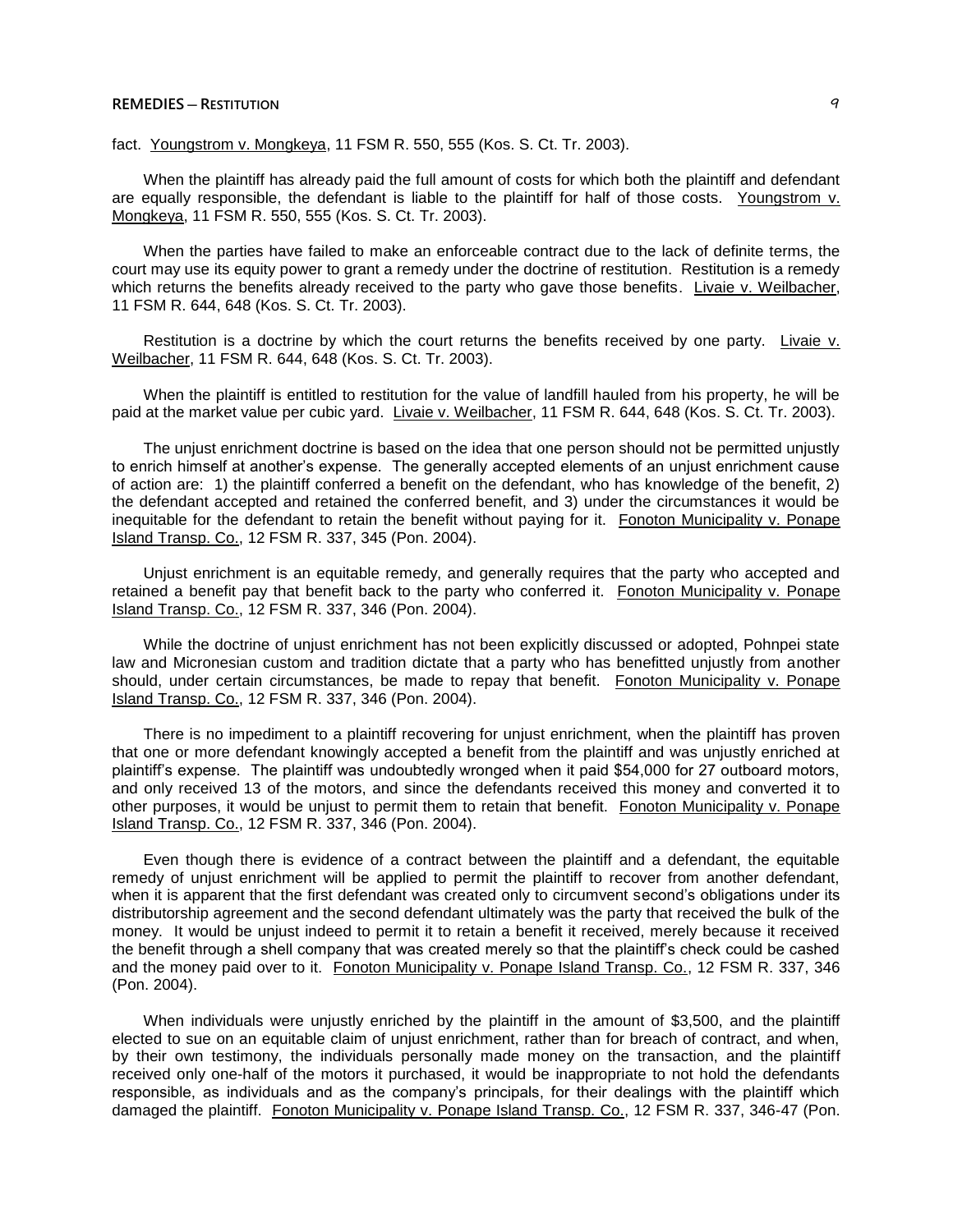## 2004).

When a defendant admitted that it had been "paid in full" for the 27 outboard motors the plaintiff purchased, but it only delivered 13 of the motors, the defendant has been unjustly enriched in the amount the plaintiff paid for 14 of the 27 motors, minus the amount that was converted by others. Fonoton Municipality v. Ponape Island Transp. Co., 12 FSM R. 337, 347 (Pon. 2004).

The doctrine of unjust enrichment only applies where there is no enforceable contract; the doctrine of restitution may not be applied where there is a contract; and the doctrines of implied contract and quantum meruit do not apply where there is an enforceable written contract. Esau v. Malem Mun. Gov't, 12 FSM R. 433, 436 (Kos. S. Ct. Tr. 2004).

The doctrine of unjust enrichment generally applies where there is an unenforceable contract due to impossibility, illegality, mistake, fraud, or another reason and requires a party to either return what has been received under the contract or pay the other party for it. Rudolph v. Louis Family, Inc., 13 FSM R. 118, 130 (Chk. 2005).

The unjust enrichment doctrine is based on the idea one person should not be permitted unjustly to enrich himself at another's expense and this doctrine has been expanded to cover cases where there is an implied contract. The generally accepted elements of an unjust enrichment cause of action are: 1) the plaintiff conferred a benefit on the defendant, who has knowledge of the benefit, 2) the defendant accepted and retained the conferred benefit, and 3) under the circumstances it would be inequitable for the defendant to retain the benefit without paying for it. Rudolph v. Louis Family, Inc., 13 FSM R. 118, 130 (Chk. 2005).

The classic situation to which the unjust enrichment doctrine is applied is where there is an unenforceable contract due to impossibility, illegality, mistake, fraud, or another reason and the doctrine requires a party to either return what has been received under the contract or pay the other party for it. Rudolph v. Louis Family, Inc., 13 FSM R. 118, 130 (Chk. 2005).

There was no classic unjust enrichment situation when there was no contract, unenforceable or otherwise, between the plaintiff and the bank and no implied contract between the two and when the plaintiff did not confer a benefit on the bank that the bank had knowledge of, accepted and retained, because not only was there no contract between the plaintiff and the bank, but also because the plaintiff had no contact with the bank at all and was not in privity with the bank. Rudolph v. Louis Family, Inc., 13 FSM R. 118, 130 (Chk. 2005).

When a borrower did not pay the money to the bank under the mistaken belief that it owed the bank money because it actually did owe the bank money and when it did not mistakenly pay to the bank money that it owed to another, the money was not paid to the bank by mistake as that term is used in unjust enrichment cases – often referred to as an action for money had and received. Rudolph v. Louis Family, Inc., 13 FSM R. 118, 130 (Chk. 2005).

There is a certain limited instance where a plaintiff may recover under an unjust enrichment theory from a third party with which he has had no contact, either directly or through its agents. The requisite "privity" does exist between a plaintiff and such a defendant when that defendant has received money from another fraudulently obtained by the latter only when the recipient was aware of the fraud. Rudolph v. Louis Family, Inc., 13 FSM R. 118, 130-31 (Chk. 2005).

Money received in the regular course of business from one who fraudulently or feloniously obtained it from another may not be recovered by the true owner from the recipient, even though the latter received it in payment of an antecedent debt and parted with no new consideration for the same, if he had no knowledge of the fraud or of the felony. Rudolph v. Louis Family, Inc., 13 FSM R. 118, 131 (Chk. 2005).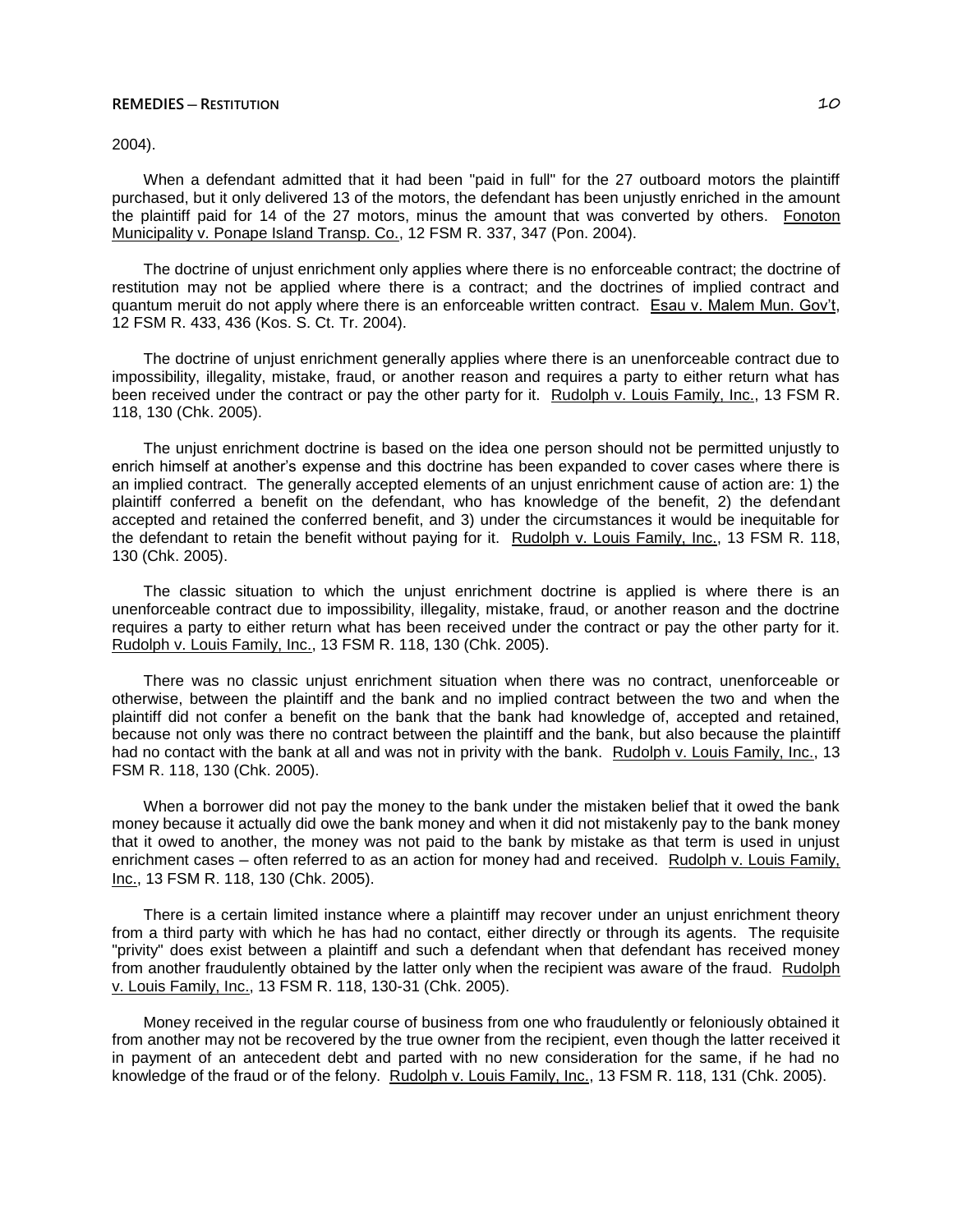A defendant bank, having received money from a debtor to it in the regular course of business to pay an antecedent debt which the debtor unquestionably owed to it and having no reason to believe or knowledge that the money might have been fraudulently obtained, is not liable to pay restitution to the plaintiff under the unjust enrichment doctrine. Rudolph v. Louis Family, Inc., 13 FSM R. 118, 131 (Chk. 2005).

When no contract exists for lack of definite terms, the court may use its inherent equity power to fashion a remedy under the doctrine of restitution. Restitution is the proper remedy when no enforceable contract exists. It requires the benefitted party to return what was received or to pay the other party for it. Livaie v. Weilbacher, 13 FSM R. 139, 143 (App. 2005).

When the Plaintiff seeks as a component of restitution, ground rent for his quarry and argues that ground rent is "normally compensated in similar contracts," but did not present any evidence during the June 2003 trial nor at the April 14, 2005 hearing in support of his claim for ground rent and did not offer any "similar contracts" to establish that ground rent is "normally compensated" for the use of land for a quarry, the plaintiff's request for restitution for ground rent must be denied. Livaie v. Weilbacher, 13 FSM R. 206, 208 (Kos. S. Ct. Tr. 2005).

When no contract exists for lack of definite terms, the court may use its inherent equity power to fashion a remedy under the doctrine of restitution and where no contract exists for lack of an agreed sale price, restitution is applicable. The doctrine of unjust enrichment generally applies when there is an unenforceable contract. It is based on the idea that one person should not be permitted unjustly to enrich himself at the expense of another. DJ Store v. Joe, 14 FSM R. 83, 85 (Kos. S. Ct. Tr. 2006).

When the defendant took the cement mixer in April 2001 and has maintained continuous possession and use for nearly five years without any payment to the plaintiff, the defendant has unjustly enriched himself through continued possession and use of the cement mixer, especially in his construction business, which has generated income for defendant. The defendant is thus liable to the plaintiff for restitution of the cement mixer's value. DJ Store v. Joe, 14 FSM R. 83, 85-86 (Kos. S. Ct. Tr. 2006).

When no contract exists for lack of definite terms, the court may use its equity power to fashion a remedy under the doctrine of restitution. The doctrine of unjust enrichment also applies where there is an unenforceable contract. It is based upon the idea that one person should not be permitted unjustly to enrich himself at the expense of another. Heirs of Nena v. Sigrah, 14 FSM R. 283, 285 (Kos. S. Ct. Tr. 2006).

When the defendant's expenses are equivalent to the defendant's rental income, the defendant has not been unjustly enriched and is therefore not liable to the plaintiffs under the doctrines of restitution and unjust enrichment. Heirs of Nena v. Sigrah, 14 FSM R. 283, 286 (Kos. S. Ct. Tr. 2006).

When the parties have failed to make an enforceable contract due to the lack of definite terms, the court may use its equity power to grant a remedy under the doctrine of restitution. Restitution is a remedy which returns the benefits already received to the party who gave those benefits. Once a claimant's entitlement to damages is established, the amount of damages is an issue of fact for the finder of fact. The trial court has wide discretion in determining the amount of damages in quasi-contract and contract cases involving equitable doctrines, such as restitution. Hartman v. Krum, 14 FSM R. 526, 531 (Chk. 2007).

When a plaintiff makes a claim for damages, he has a duty to mitigate those damages, which means that a plaintiff who has taken reasonable steps to minimize the amount of his damages may recover the amount of those expenses. A court will not compensate an injured party for a loss that he could have avoided by making appropriate efforts, in the eyes of the court, to the circumstances. Under the general principle of mitigation of damages, a plaintiff is not encouraged to maximize his recovery by siting on his rights. Hartman v. Krum, 14 FSM R. 526, 531 (Chk. 2007).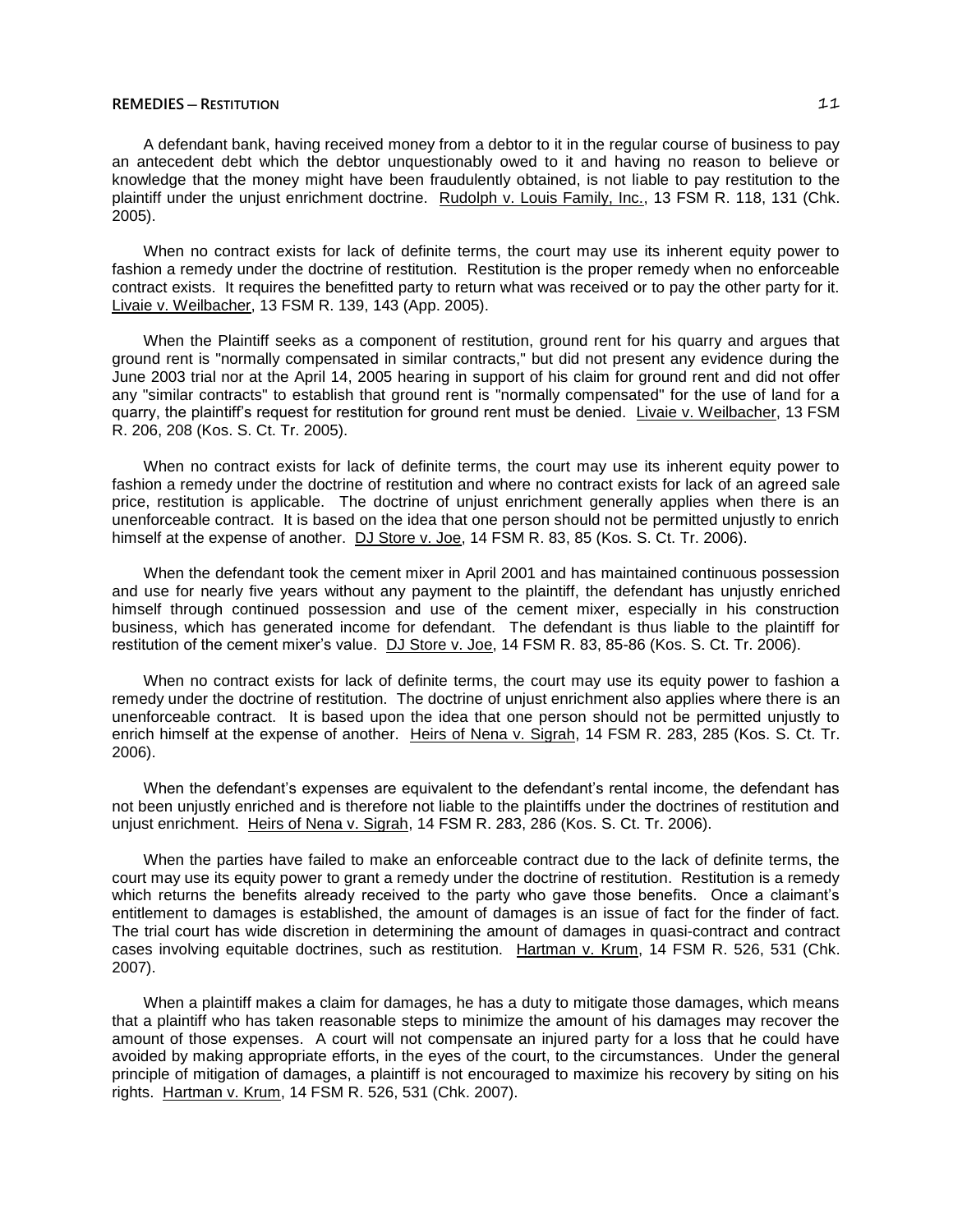When the defendant is responsible for returning a cement mixer to the plaintiffs in a similar condition as when he took it, but it would be too difficult to have the cement mixer fixed, the court must look at an alternative and award the plaintiffs an amount for the replacement of their used cement mixer. Hartman v. Krum, 14 FSM R. 526, 531 (Chk. 2007).

When there is no enforceable contract, a court may use its inherent equity power to fashion a remedy under doctrines such as unjust enrichment or detrimental reliance. The doctrine of unjust enrichment is based on the idea that one person should not be unjustly enriched at the expense of another. It usually applies when a party has partly performed under a contract that is later void for mistake, fraud, illegality, impossibility, or some other reason, or where there is an implied contract. Generally, the person must either return what has been received under the contract or pay for it. Siba v. Noah, 15 FSM R. 189, 195 (Kos. S. Ct. Tr. 2007).

When the plaintiff performed his part of the agreement by providing goods and cash to the a defendant believing the boundary of his land would be extended and he timely filed a subdivision request with the Land Commission and completed building a house on the land, in expectation of receiving title; when the defendant accepted the goods and cash and another defendant received title to the land from that defendant and others, including the portion the plaintiff was to receive; and when the other defendant accepted title to both parcels, but knew that the plaintiff was entitled to a portion of the land and had requested the subdivision, applying the doctrine of unjust enrichment, the other defendant has been unjustly enriched at the plaintiff's expense. To end the other defendant's unjust enrichment, the remedy is to issue title to the plaintiff for the portion of the land he was to receive in 1987 and leave title to the remaining land with the other defendant. An application of the doctrine of detrimental reliance affords the same remedy. Siba v. Noah, 15 FSM R. 189, 196 (Kos. S. Ct. Tr. 2007).

When the court concludes that there was a contract between the plaintiff and the defendant, it will do not address the plaintiff's alternative claims under unjust enrichment and promissory estoppel. George v. George, 15 FSM R. 270, 273 (Kos. S. Ct. Tr. 2007).

When the court concludes that there was a contract between the plaintiff and the defendant, it will do not address the plaintiff's alternative claims under unjust enrichment and promissory estoppel. George v. Albert, 15 FSM R. 323, 326 (Kos. S. Ct. Tr. 2007).

An unjust enrichment or restitution claim cannot be maintained until money has been paid to or received by the person alleged to be unjustly enriched or has been paid in error to someone who should not retain it. AHPW, Inc. v. Pohnpei, 18 FSM R. 1, 6 (Pon. 2011).

A plaintiff seeking to maintain an action for unjust enrichment as the result of having paid money on a judgment must first have that judgment vacated or reversed before that plaintiff can pursue an unjust enrichment or restitution claim. AHPW, Inc. v. Pohnpei, 18 FSM R. 1, 7 (Pon. 2011).

If, when a judgment that a party has paid is reversed on appeal or otherwise set aside, that party then has a restitution or unjust enrichment cause of action, then it follows that when a judgment has been affirmed on appeal and not otherwise set aside, that party does not have cause of action for restitution or unjust enrichment for sums paid on the judgment. AHPW, Inc. v. Pohnpei, 18 FSM R. 1, 7 (Pon. 2011).

If a plaintiff has not had the judgment set aside or reversed, then the plaintiff's unjust enrichment claim fails to state a claim on which relief can be granted since the plaintiff cannot allege that it would be inequitable for the defendant to retain the benefit without paying for it because the plaintiff cannot truthfully allege that the judgment has been set aside. AHPW, Inc. v. Pohnpei, 18 FSM R. 1, 7 (Pon. 2011).

To maintain an action for unjust enrichment or for money had and received or for restitution, the recipient of the money had and received must be shown to be unjustly enriched. Unless and until a judgment on which the plaintiffs have paid the money is vacated or reversed that is something the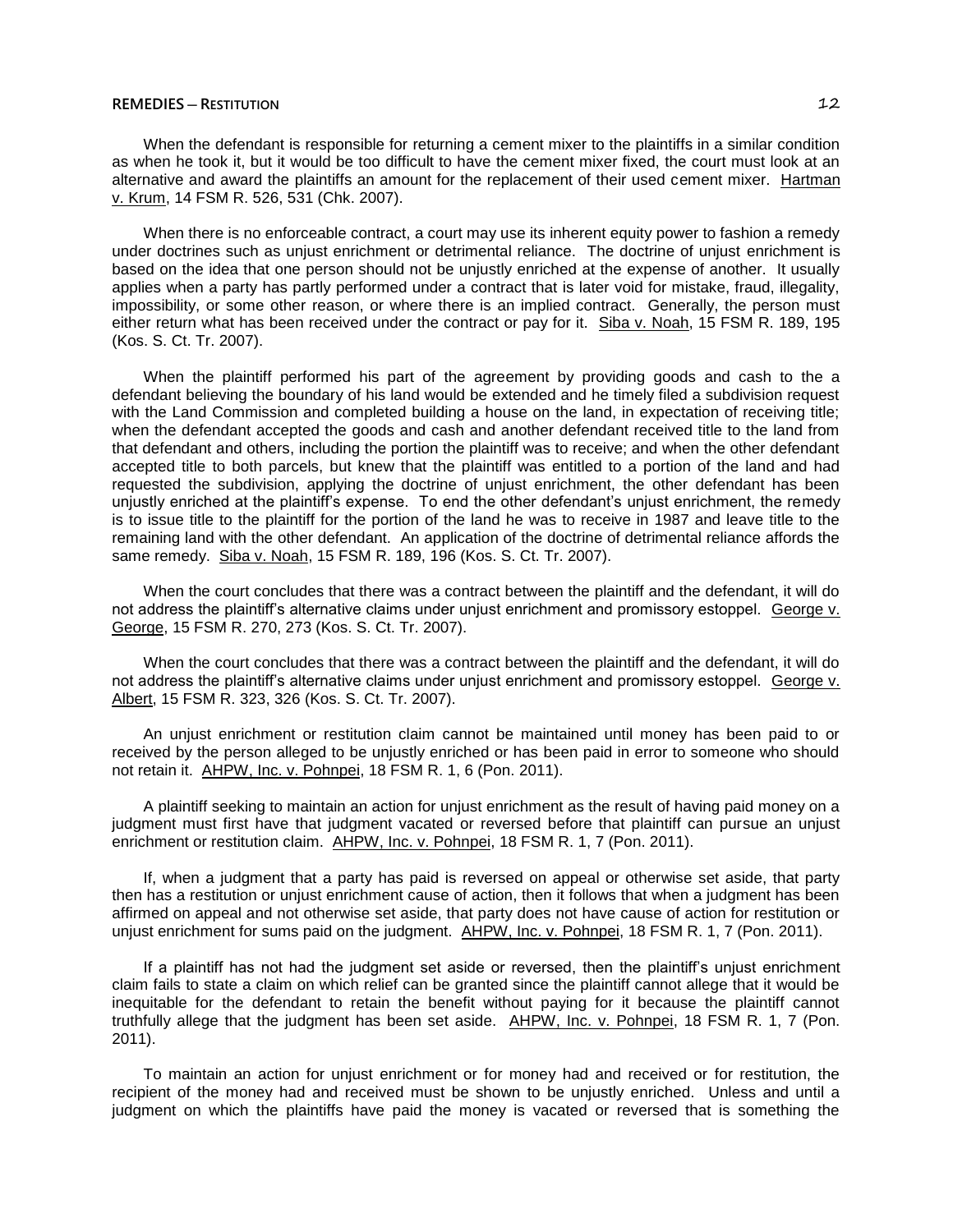plaintiffs are manifestly unable to do. They thus fail to state a claim for unjust enrichment or restitution when the judgment has not been set aside and remains valid and enforceable. AHPW, Inc. v. Pohnpei, 18 FSM R. 1, 7 (Pon. 2011).

Plaintiffs who did not make any payments of their own cannot seek the restitution of any funds or allege unjust enrichment since they have not paid any funds. AHPW, Inc. v. Pohnpei, 18 FSM R. 1, 7-8 (Pon. 2011).

A constructive trust is a remedy for an unjust enrichment or restitution cause of action and when the plaintiffs fail to state a claim for unjust enrichment or restitution, there can be no basis to employ a constructive trust remedy. AHPW, Inc. v. Pohnpei, 18 FSM R. 1, 8 (Pon. 2011).

Although the plaintiffs' argument for restitution which asserts that an earlier judgment should not be enforced does not explicitly say so, the court must consider the case to be an independent action for relief from judgment joined with, and thus presuming success on the independent action for relief, an action for unjust enrichment and restitution with the necessary element of the prior judgment having been set aside to be accomplished in the same action. AHPW, Inc. v. Pohnpei, 18 FSM R. 1, 8 (Pon. 2011).

Some authorities indicate that after a judgment is reversed a timely demand for restitution of the judgment payment must first be made and that its refusal is a prerequisite for an unjust enrichment suit. This is sensible because the courts should not be burdened with an unjust enrichment lawsuit if the former judgment holder will return the payment after a demand for it. AHPW, Inc. v. Pohnpei, 18 FSM R. 1, 8 n.3 (Pon. 2011).

An unjust enrichment claim has not accrued (and may never accrue) when the prerequisite for the unjust enrichment claim – having an earlier judgment set aside – still has not occurred and may never occur. AHPW, Inc. v. Pohnpei, 18 FSM R. 1, 9 (Pon. 2011).

A trial court has wide discretion in determining the amount of damages in contract and quasi-contract cases involving equitable doctrines, such as promissory estoppel and restitution and the plaintiff may be compensated for the injuries by awarding compensation for the expenditures made in reliance on the promise. Chuuk v. Actouka Executive Ins. Underwriters, 18 FSM R. 111, 120 (App. 2011).

When the equities involved include that the plaintiff falsely informed Chuuk that the marine insurance policy was not in effect when, in fact, it was in effect because the net premium had been paid to the insurer, promissory estoppel may instead be a better measure of the damages than implied contract or unjust enrichment. Chuuk v. Actouka Executive Ins. Underwriters, 18 FSM R. 111, 120 (App. 2011).

Lawyers are accustomed to seeing the word "restitution" in connection with the "rescission" or cancellation of a contract because when a contract is rescinded, each party is entitled to be restored what he gave the other, or in other words, is entitled to restitution. Killion v. Nero, 18 FSM R. 381, 385 (Chk. S. Ct. Tr. 2012).

Rescission will normally be accompanied by restitution on both sides. It is the general rule that rescission will be granted only on the condition that the party asking it restore to the other party, substantially, the consideration received. Killion v. Nero, 18 FSM R. 381, 385 (Chk. S. Ct. Tr. 2012).

When rescinding a contract, ordering substitutionary restitution is possible – the defendant can often be made to return the money value of the property he obtained because, on rescission, a plaintiff is entitled to the return of her property or to its value if its reconveyance cannot be had. Killion v. Nero, 18 FSM R. 381, 385-86 (Chk. S. Ct. Tr. 2012).

When the defendant built family residences on part of the land and has occupied them at least since sometime in the early 1990s, requiring such longtime occupants to change residence and rebuild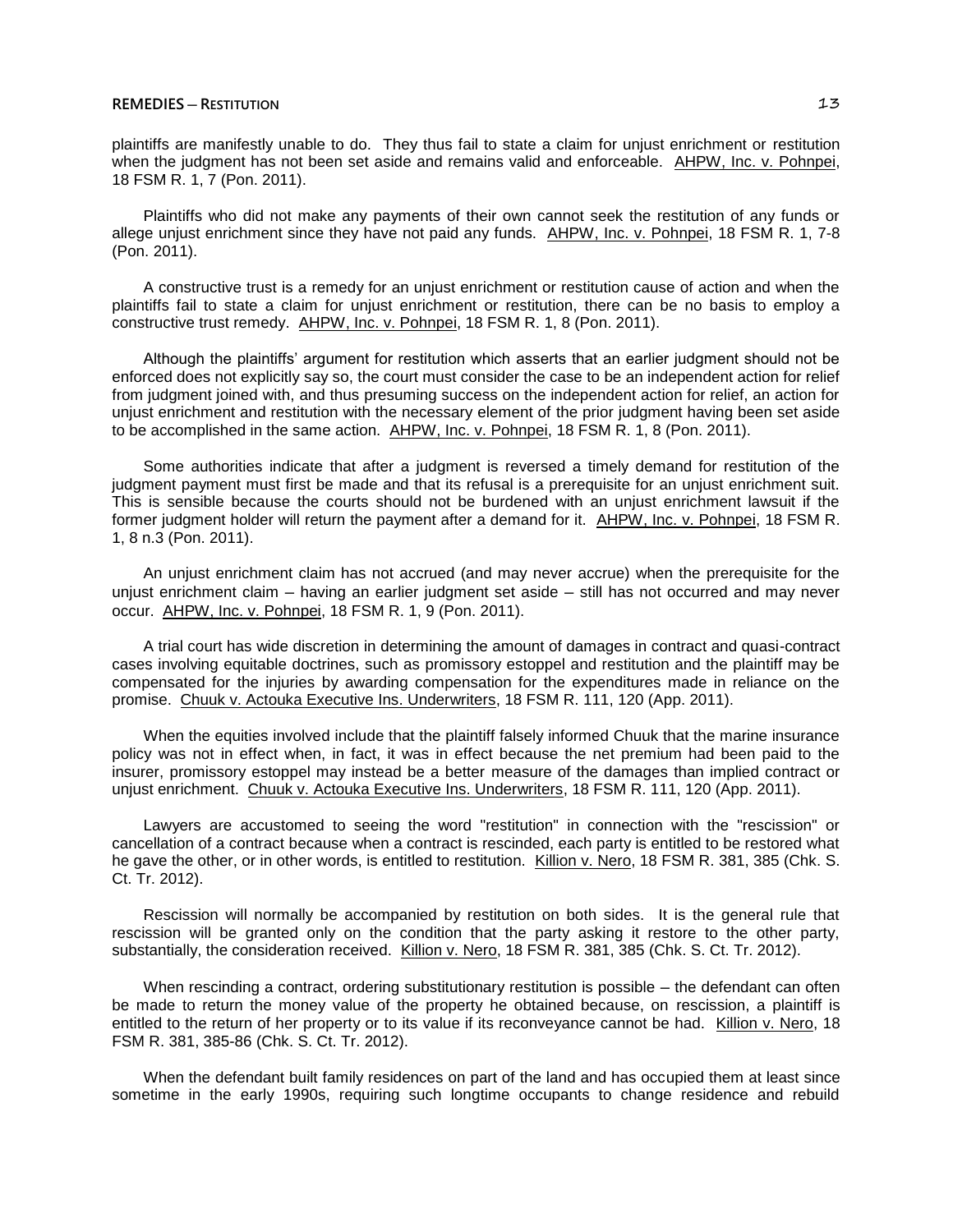elsewhere and take compensation for the houses is burdensome. Equity would not favor giving the plaintiff the choice of paying the defendant for his houses instead of the defendant paying for the land. Killion v. Nero, 18 FSM R. 381, 386 (Chk. S. Ct. Tr. 2012).

When the parties had agreed to a land exchange and the defendant has built houses on the land he received but the plaintiff did not receive any land because the defendant did not have the land to exchange, instead of returning the land to the plaintiff and having the plaintiff pay the defendant the value of the houses the defendant built the most equitable remedy (and the easiest for the court to fashion) is monetary compensation to the plaintiff for the value of the land that he did not receive in an exchange agreement that provided that he was to receive in exchange land of an equal amount to the land transferred to the defendants. To effectuate justice, the defendants should pay the plaintiff the value of the land the defendants received. Killion v. Nero, 18 FSM R. 381, 386 (Chk. S. Ct. Tr. 2012).

Unjust enrichment is a theory applicable to implied contracts. The unjust enrichment doctrine covers cases where there is an implied contract. But if a benefit is officiously thrust upon another, it is not considered an unjust enrichment and restitution is denied in such cases. Kosrae v. Edwin, 18 FSM R. 507, 515 (App. 2013).

The equitable doctrine of unjust enrichment operates in the absence of an enforceable contract. Johnny v. Occidental Life Ins., 19 FSM R. 350, 360 (Pon. 2014).

Unjust enrichment relates to the doctrine of implied contracts, which is to say that in order to avoid unjust enrichment the court will, in the absence of a legally enforceable contract, imply a contract in law in the absence of a contract in fact. Neither the concept of unjust enrichment or the closely associated idea of an implied contract apply when there is an enforceable written contract, since an express contract and implied contract for the same thing cannot govern a legal relationship at the same time. Johnny v. Occidental Life Ins., 19 FSM R. 350, 360 (Pon. 2014).

The doctrine of unjust enrichment does not apply when there is a legally binding agreement in the form of life and cancer insurance policies that the parties agreed to and executed. Johnny v. Occidental Life Ins., 19 FSM R. 350, 360 (Pon. 2014).

Money withheld from wages for social security and income taxes does not count as restitution to the FSM of funds fraudulently converted from Compact sector grant money. FSM v. Muty, 19 FSM R. 453, 461 (Chk. 2014).

When no contract exists for lack of definite terms, the court may use its equity power to fashion a remedy under the restitution doctrine. The unjust enrichment doctrine also applies when there is an unenforceable contract. It is based upon the idea that one person should not be permitted unjustly to enrich himself at the expense of another. Pohnpei Transfer & Storage, Inc. v. Shoniber, 21 FSM R. 14, 18 (Pon. 2016).

The unjust enrichment doctrine is based on the idea that one person should not be permitted unjustly to enrich himself at another's expense. The generally accepted elements of an unjust enrichment cause of action are: 1) the plaintiff conferred a benefit on the defendant, who has knowledge of the benefit, 2) the defendant accepted and retained the conferred benefit, and 3) under the circumstances it would be inequitable for the defendant to retain the benefit without paying for it. Pohnpei Transfer & Storage, Inc. v. Shoniber, 21 FSM R. 14, 18 (Pon. 2016).

When the court can find no contract, restitution is a remedy which returns the benefits already received by a party to the party who gave them. Pohnpei Transfer & Storage, Inc. v. Shoniber, 21 FSM R. 14, 18 (Pon. 2016).

When the parties have failed to make an enforceable contract due to the lack of definite terms, the court may use its equity power to grant a remedy under the restitution doctrine. Restitution is a remedy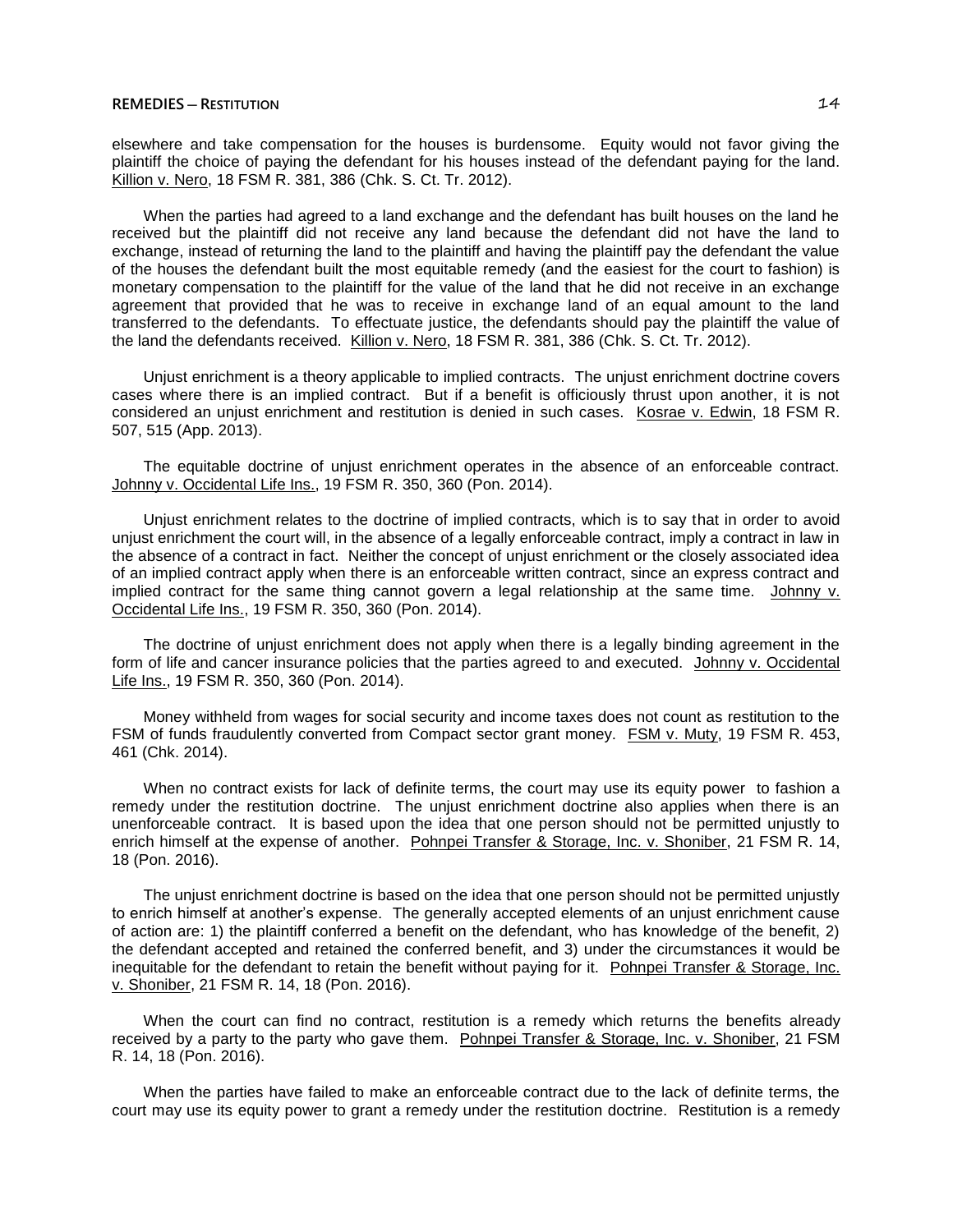which returns the benefits already received to the party who gave those benefits. Pohnpei Transfer & Storage, Inc. v. Shoniber, 21 FSM R. 14, 18 (Pon. 2016).